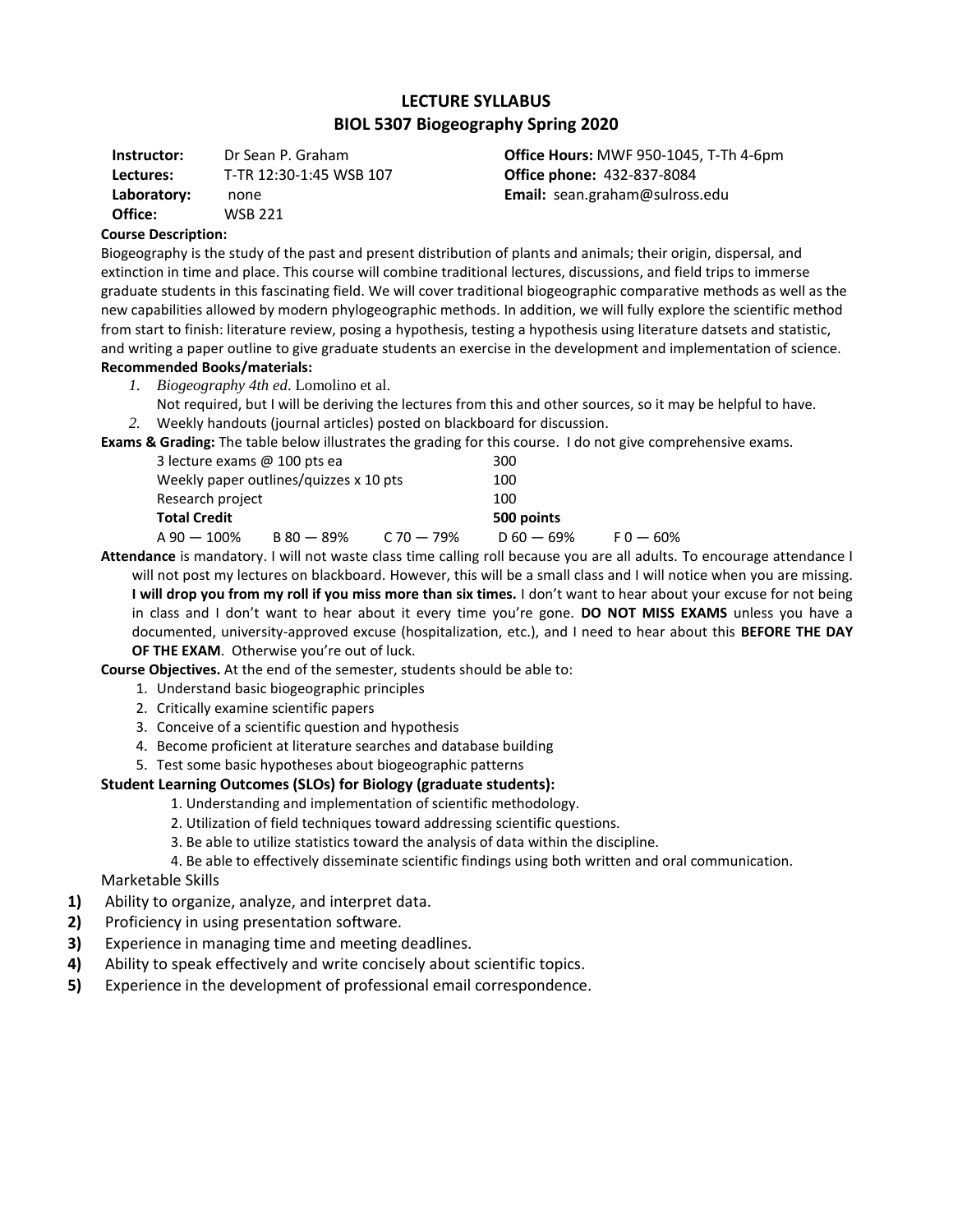## Tentative Schedule

|                   | Date                        | <b>Topic</b>                                    |  |
|-------------------|-----------------------------|-------------------------------------------------|--|
| Week 1            |                             |                                                 |  |
| Lecture 1         |                             | Introduction to Biogeography; scope and history |  |
| Lecture 2         |                             | Discussion                                      |  |
| Week 2            |                             |                                                 |  |
| Lecture 3         |                             | Ecological foundations                          |  |
| Lecture 4         |                             | Discussion                                      |  |
| Week 3            |                             |                                                 |  |
| Lecture 5         |                             | Distributions of communities                    |  |
| Lecture 6         |                             | Discussion                                      |  |
| Week 4            |                             |                                                 |  |
| Lecture 7         |                             | Project initiation week                         |  |
| Lecture 8         |                             | Lit search and database building                |  |
| Week 5            |                             |                                                 |  |
| Lecture 9         |                             | Dispersal and Immigration-Speciation Extinction |  |
|                   |                             | Discussion                                      |  |
| Week 6            |                             |                                                 |  |
| Lecture 10        |                             | Historical geology and Pleistocene glaciations  |  |
| Lecture 11        |                             | Discussion                                      |  |
| Week 7            |                             |                                                 |  |
| <b>EXAM</b>       | <b>Tuesday, February 27</b> | Test 1                                          |  |
| Lecture 13        |                             |                                                 |  |
| Week 8            |                             |                                                 |  |
| Lecture 14        |                             | <b>Field Techniques</b>                         |  |
| Lecture 15        |                             | Discussion                                      |  |
| <b>Spring</b>     |                             |                                                 |  |
| <b>Break</b>      |                             |                                                 |  |
| <b>No Lecture</b> | <b>March 9-13</b>           | No classes – Spring break                       |  |
| Week 9            |                             |                                                 |  |
| Lecture 16        |                             | <b>Field Techniques</b>                         |  |
| Lecture 17        |                             | GIS day w/ Kevin U.                             |  |
| Week 10           |                             |                                                 |  |
| Lecture 18        |                             | Geography of diversification                    |  |
|                   |                             | Discussion                                      |  |
| Week 11           |                             |                                                 |  |
| Lecture 19        |                             | <b>Stats Week</b>                               |  |
| <b>EXAM</b>       | Thursday, April 02          | Exam 2                                          |  |
| Week 12           |                             |                                                 |  |
| Lecture 21        |                             | Phylogeography                                  |  |
| Lecture 22        |                             | Discussion                                      |  |
| Week 13           |                             |                                                 |  |
| Lecture 23        |                             | <b>Island Biogeography</b>                      |  |
| Lecture 24        |                             | Discussion                                      |  |
| Week 14           |                             |                                                 |  |
| Lecture 25        |                             | <b>Conservation Biogeography</b>                |  |
| Lecture 26        |                             | Discussion                                      |  |